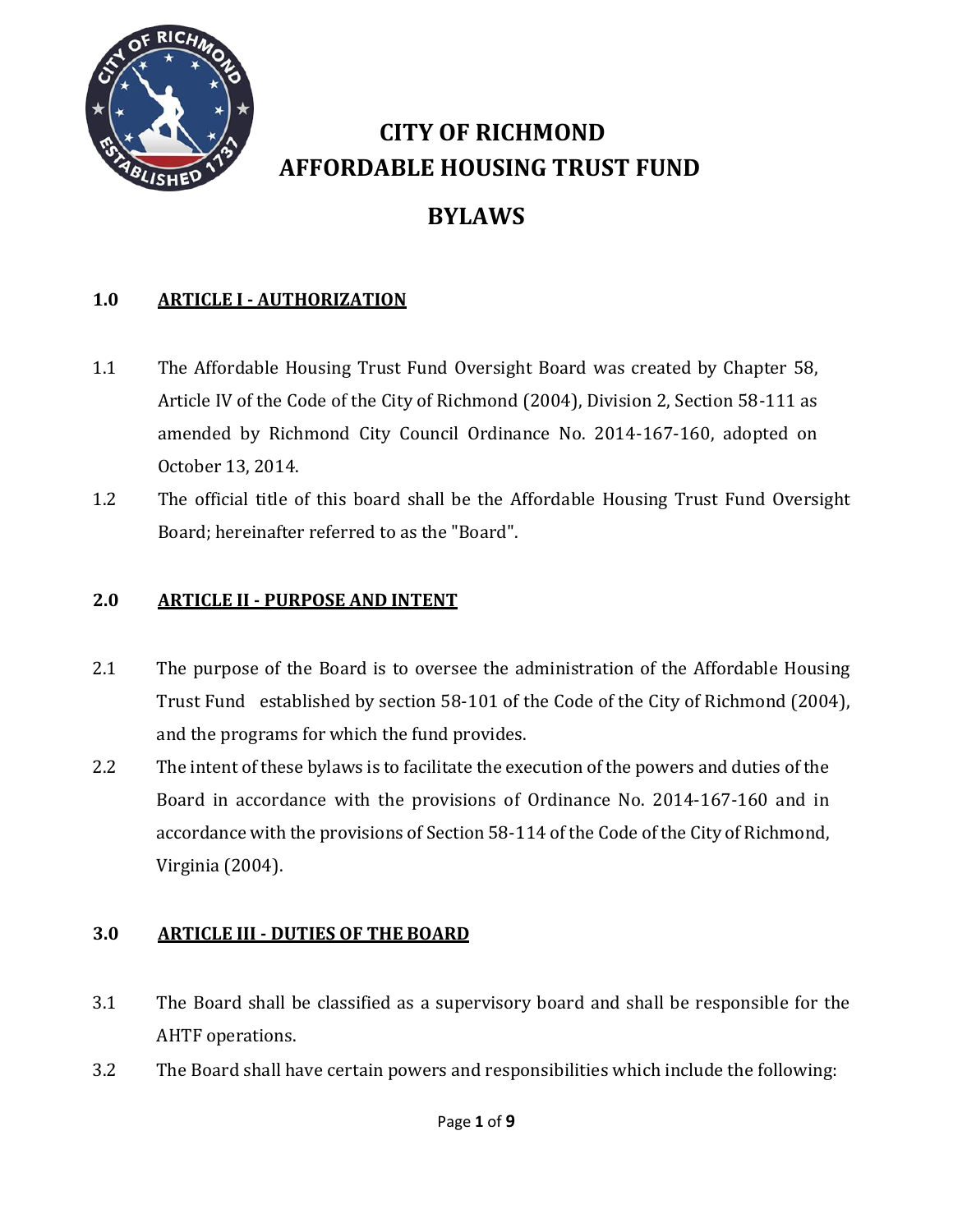- 3.2.1 Review proposed amendments to the regulations, operational policies and procedures provided for in Section 16-114, and submit to the City Council and the Mayor a report containing the Board's advice and recommendations concerning the appropriateness of the amendments to such regulations, operational policies and procedures with respect to the following:
	- a. Ensure the sustainability and proper use of the fund;
	- b. Potential dedicated revenue sources for the fund;
	- c. Review and monitor the ratio of grants to loans to be disbursed from the fund;

d. Encourage recipients of disbursements from the fund to employ individuals of low and moderate income households in the projects for which funds are expended in accordance with the purposes of the fund; and

e. Encourage minority business enterprises, as defined in Chapter 21, to participate in the City's efforts to accomplish the purposes set forth in Section 16-51; and

3.2.2 Approve annual program allocations within the AHTF as proposed by the Housing and Community Development Department, and receive staff recommendations for projects to be funded by the Affordable Housing Trust Fund.

#### **4.0 ARTICLE IV - COMPOSITION**

4.1 The Board shall consist of ten (10) members, each of whom shall reside in the City of Richmond or have principal place of employment within the City of Richmond. One member shall be selected from each of the following categories: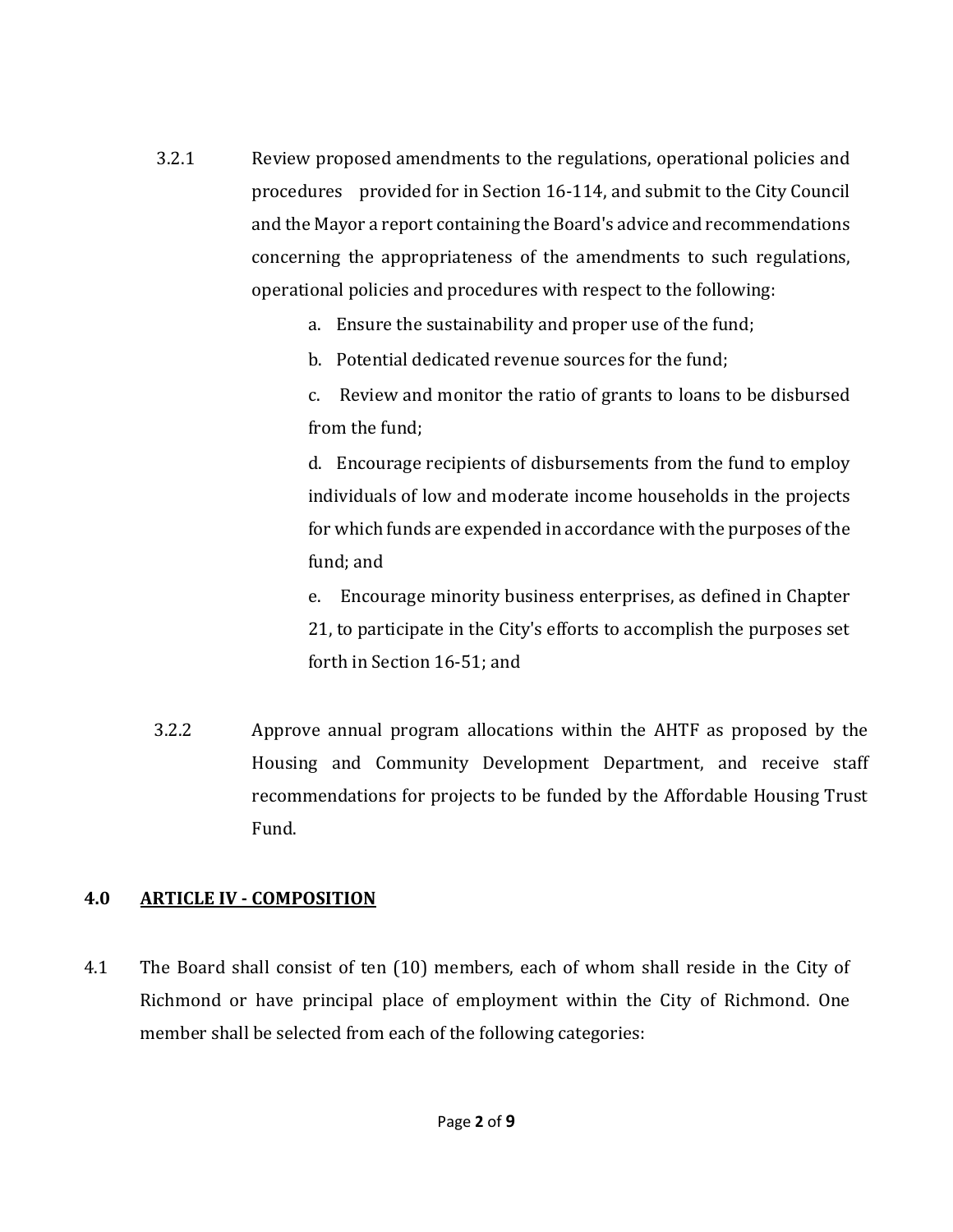4.1.1 A representative from Richmonders Involved to Strengthen our Communities (RISC).

- 4.1.2 A resident of the city of Richmond or a representative of a service provider assisting low-income individuals or families.
- 4.1.3 A representative from the Richmond Association of Realtors.
- 4.1.4 A representative from an organization dedicated to promoting affordable housing.
- 4.1.5 A lender from a financial institution with affordable housing financing experience.
- 4.1.6 A builder or developer with experience constructing housing projects.
- 4.1.7 A representative of the Richmond Redevelopment and Housing Authority.
- 4.1.8 An Attorney specializing in housing matters.
- 4.1.9 A housing counselor.
- 4.1.10 A member of the City Council, who shall be a non-voting member of the board.

#### **5.0 ARTICLE V – APPOINTMENT**

5.1 Of the ten (10) members, the City Council shall appoint six (6) members, including the members, designated in Article IV subsection 4.1.1-4.1.4 and 4.1.9 and 4.1.10, and the Mayor, by writing submitted to the City Clerk, shall appoint four (4) members, including the members designated in subsection 4.1.5-4.1.8.

#### **6.0 ARTICLE VI –TERMS OF OFFICE**

6.1 Each member shall be appointed for a term of three years, except for the initial members, of whom one member appointed by the City Council, and one member appointed by the Mayor shall be appointed to one-year terms, two members appointed by the City Council and one member appointed by the Mayor shall be appointed to two-year terms, and two members appointed by the City Council and two members appointed by the Mayor shall be appointed to three-year terms, to facilitate the staggering of member terms.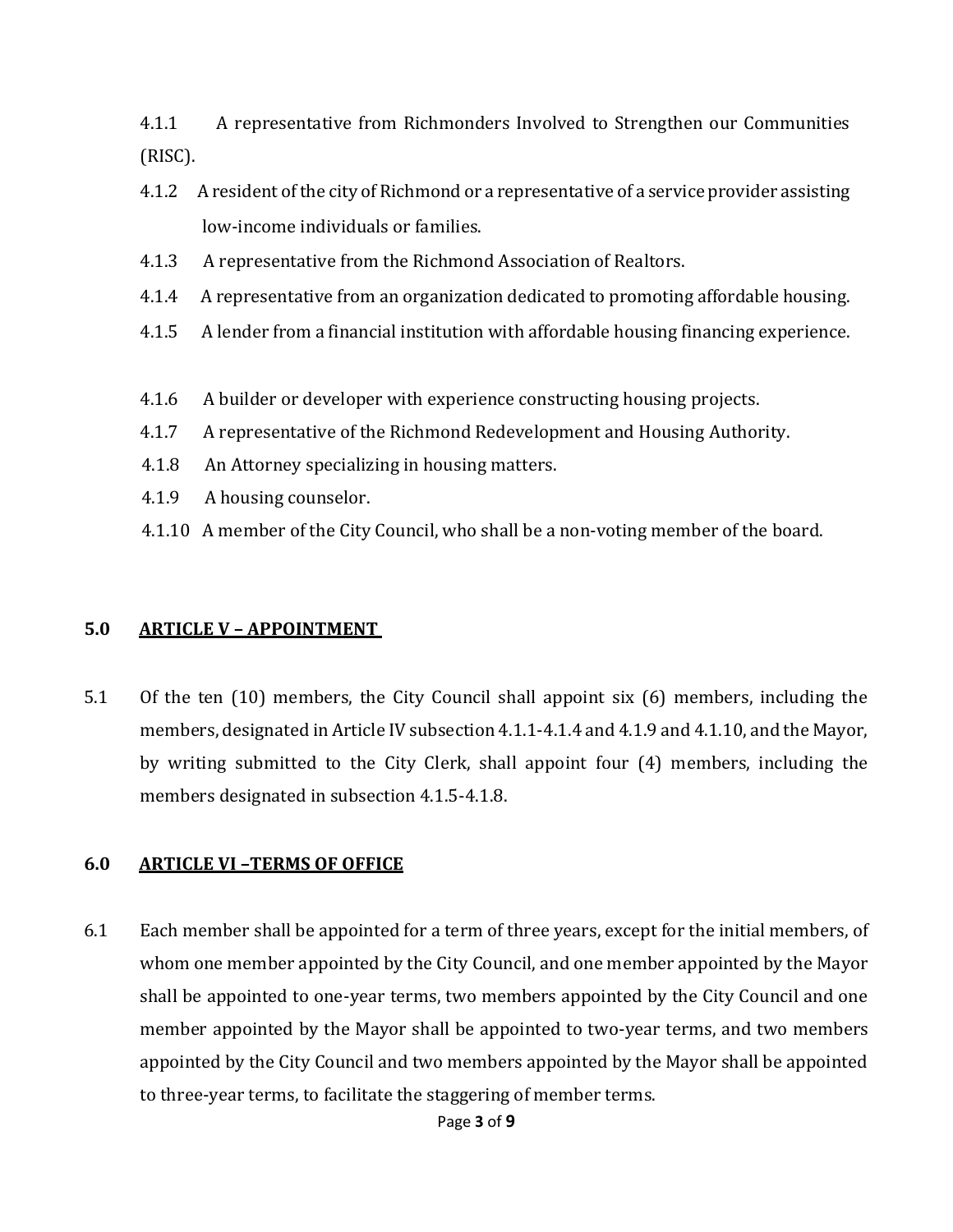#### **7.0 ARTICLE VII- CONFLICT OF INTEREST**

7.1 No grants or loans from the Affordable Housing Trust Fund shall be awarded to persons serving on the Board or to other legal entities of which such person is a member or in which such a person has a personal interest, as the State and Local Government Conflict of Interests Act defines that term.

## **8.0 ARTICLE VIII - MEETINGS**

- 8.1 The Chairman (The member of the City Council appointed to the Board shall serve as Chairman)
- 8.2 The presiding officer is the Chairman. The Board may select from among its membership such other officers as the Board deems necessary to discharge its duties.
- 8.3 Regular meetings of the Board shall be held at least quarterly, and as often as deemed necessary in order to perform the duties required. The meetings shall be held on the third Wednesday of the month. Special meetings can be called upon by written request by a quorum of the membership. Written notice shall be given to the members at least two (2) days prior to the meeting. Written notice shall state the time, place, and purpose of the meeting.
- 8.4 Written notice of all meetings shall be required, the notice should include the date, time, and location of the meeting. Meetings through electronic means should adhere to City and State Code.
- 8.5 All regular meetings, hearings, records and accounts thereof shall be open to the public.
- 8.6 If a quorum of the Board fails to attend any meetings, special or regular, the Chair (presiding officer) shall reschedule the meeting.
- 8.7 If a Board member fails to attend any three consecutive scheduled meetings, then the Board Chair may call for a vote of the Board members to remove the truant member from the Board.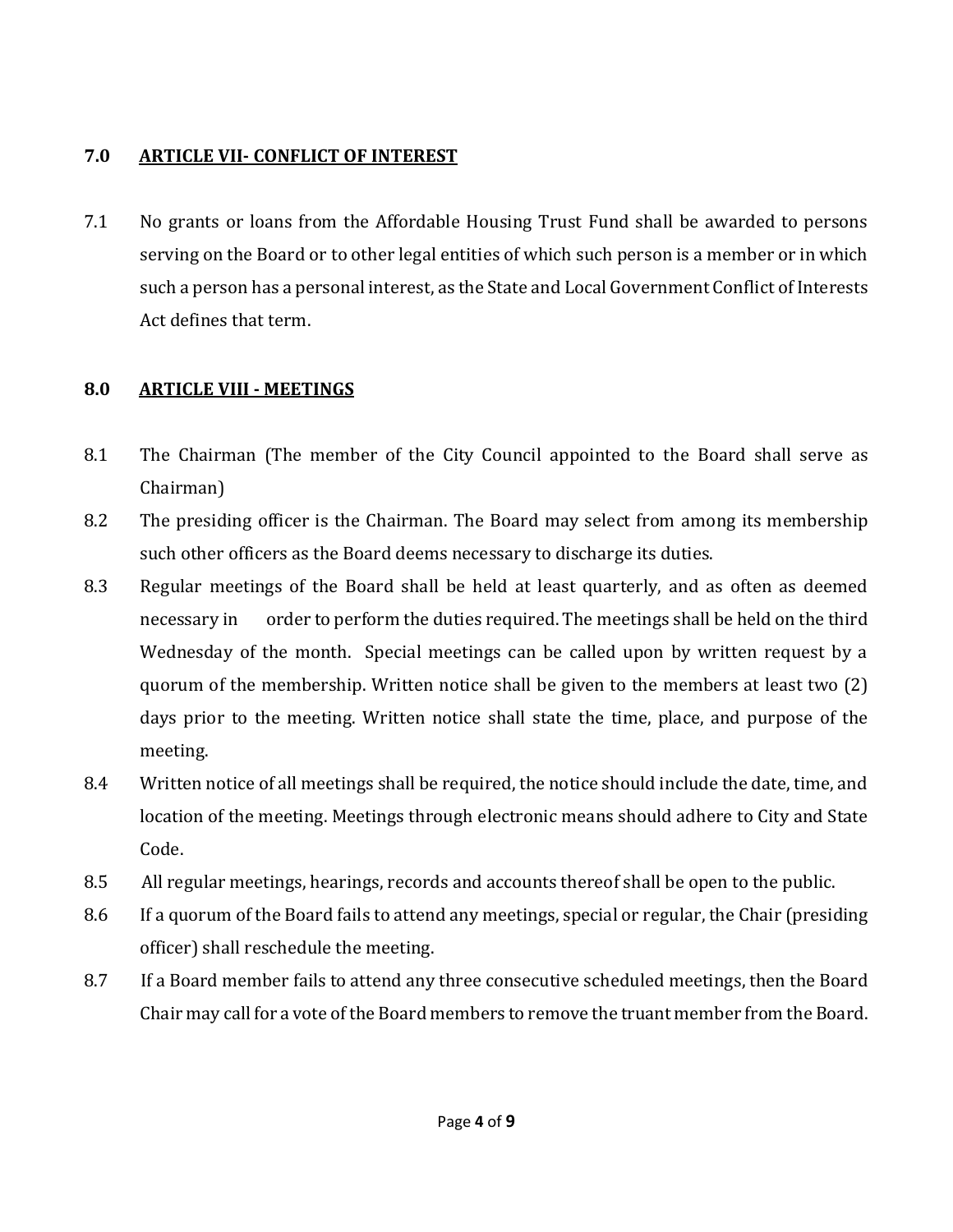#### **9.0 ARTICLE IX - VOTING**

- 9.1 Six members of the Board shall constitute a quorum.
- 9.2 No action of the Board shall be valid unless authorized by a majority vote of those present.
- 9.3 Voting on all questions shall be by "ayes" and "nays", and by roll call of the members of the Board in alphabetical order, excluding the Chair, who is not a voting member of the Board and the vote shall be recorded.
- 9.4 If any member chooses to abstain from voting, such fact shall be recorded with the reason why they are abstaining.

#### **10.0 ARTICLE X - ORDER OF BUSINESS**

- 10.1 The order of business for a regular meeting shall be:
	- 10.1.1 Call to order by the Chair
	- 10.1.2 Roll Call
	- 10.1.3 Determination of a quorum
	- 10.1.4 Presentation of minutes and acting upon
	- 10.1.5 Public expression period (speaker allowed three minutes to speak on any matter not listed on the agenda)
	- 10.1.6 Old Business
	- 10.1.7 New Business
	- 10.1.8 Reports
	- 10.1.9 Announcements
	- 10.1.10 Adjournment
- 10.2 Parliamentary procedure in Board meetings shall be governed by Robert's Rules of Order when procedures are not prescribed by law or other governing rules.
- 10.3 The Director of the Department of Housing and Community Development, or their designee shall serve as the Secretary to the Board. The Secretary shall keep a set of minutes of each meeting, and these minutes shall become a public record. The Secretary shall sign all minutes and, at the next meeting or soon thereafter as possible, shall certify that the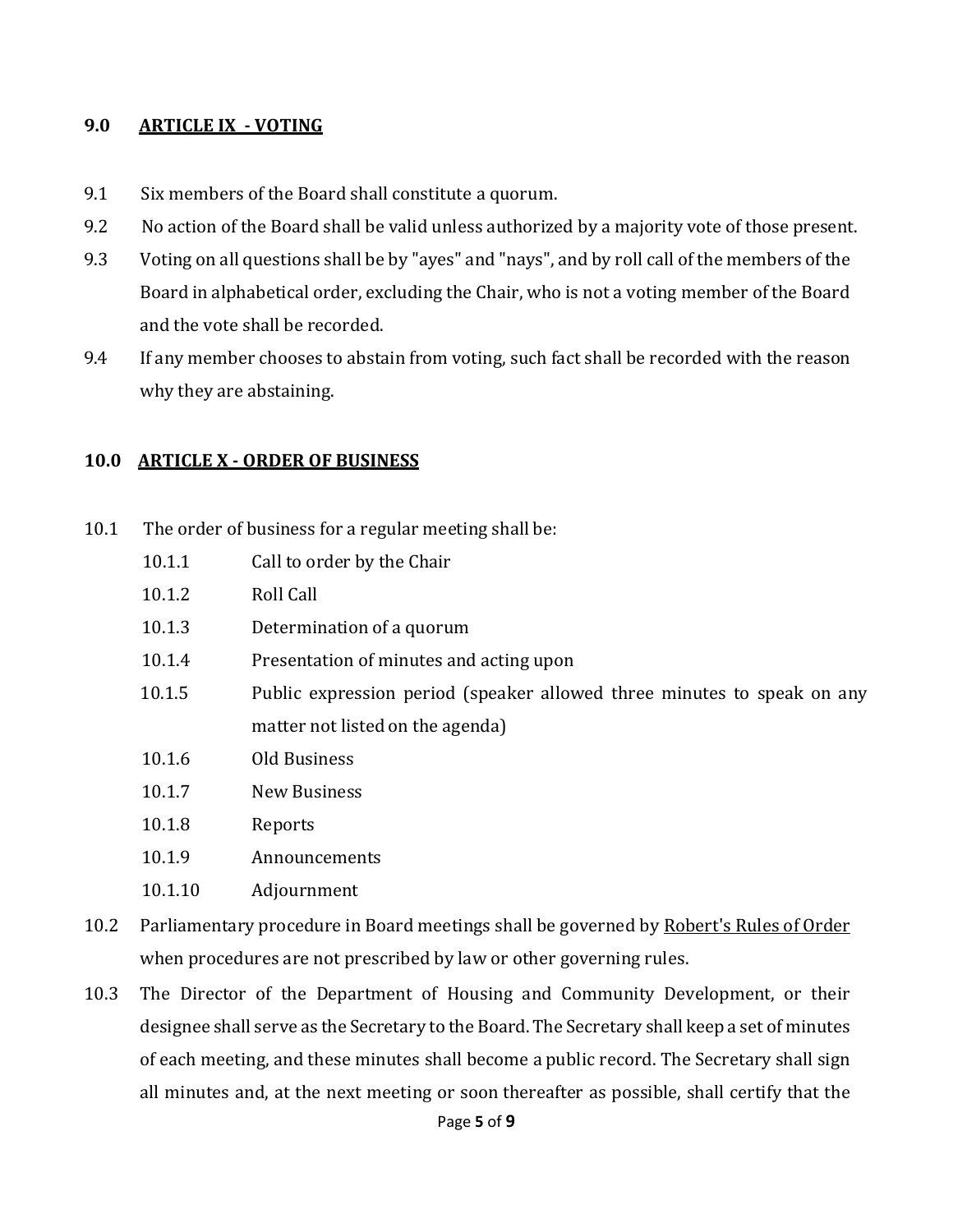minutes of the preceding meeting are a true and correct. All meeting minutes may be recorded and saved via electronic means using either video or audio recording. The Secretary shall also keep a record of all matters of the Board including, but not limited to all presentations, reports, and papers.

10.4 The agenda may be amended to adjust alignment or make additions by a majority vote of those members present at the beginning of any meeting.

#### **11.0 ARTICLE XI – FREEDOM OF INFORMATION**

11.1 Board meetings and records shall be subject to the provisions of the Virginia Freedom of Information Act, codified as sections 2.2-3700 through 2.2-3714 of the Code of Virginia (1950), as amended.

## **12.0 ARTICLE XII - AMENDMENTS**

12.1 These bylaws may be amended by a majority vote of the entire membership of the Board.

#### **13.0 ARTICLE XIII - REPORTS TO THE CITY COUNCIL**

- 13.1 The Board on an annual basis, shall deliver to the City Council and the Mayor a brief summary of the Board's activities for the preceding year.
	- A. An annual presentation to the LUHT Committee to which the board is assigned, including at least the following information:
		- 1. Any proposed legislation on which the board recommends that the City Council or the General Assembly take action on.
		- 2. A list of all meeting dates of the board during the preceding year.
		- 3. Any other information requested by the Standing Committee.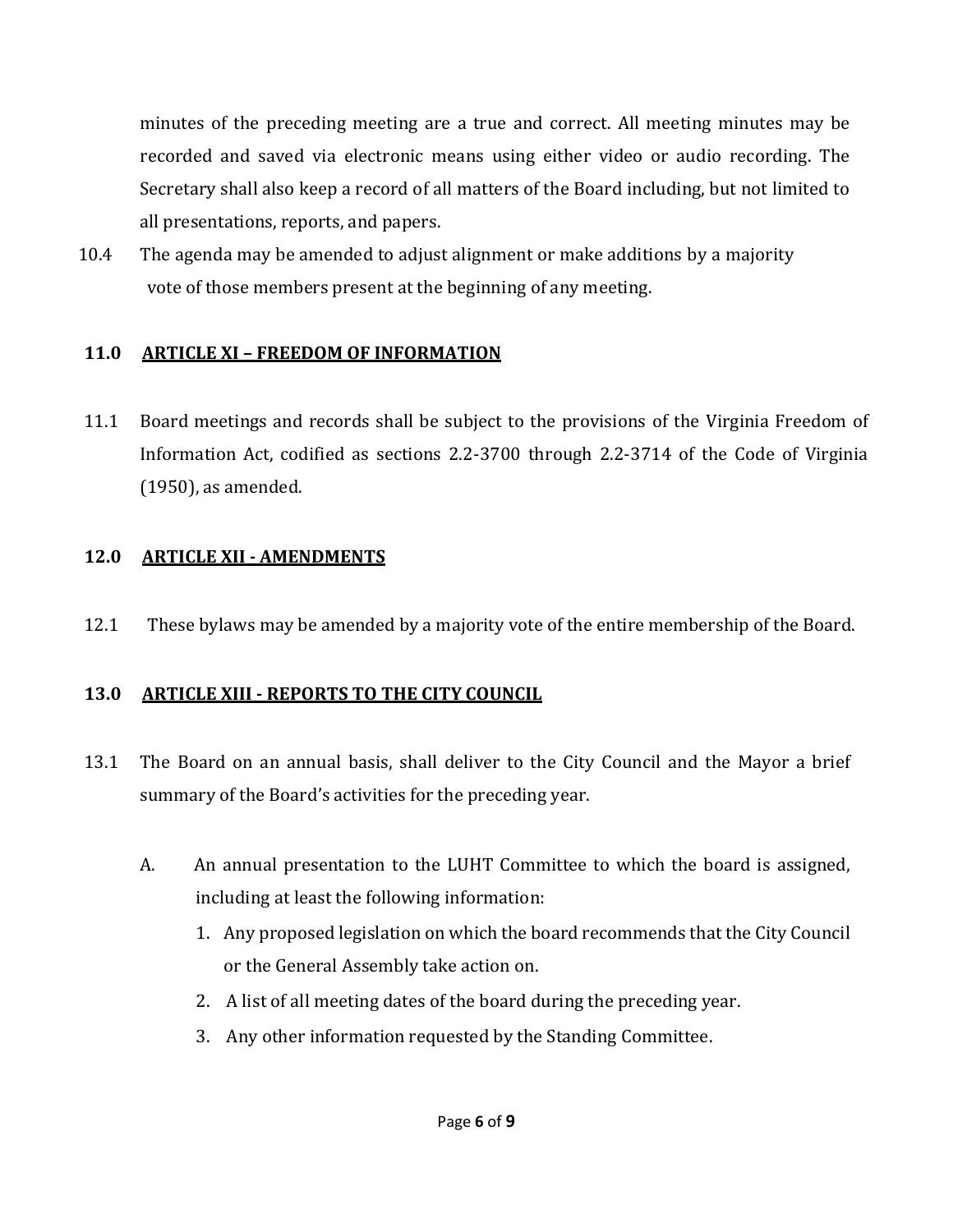- B. A quarterly written report to the Land Use Housing and Transportation (LUHT) Standing Committee to which the board is assigned within 30 days of the end of each quarter, including at least the following information:
	- 1. A comparison of the actual expenditures with the budgeted expenditures.
	- 2. A report on performance indicators that indicate how the board performed during the quarter.
	- 3. A list of dates and times when the board met during the quarter.
	- 4. Any operational or policy challenges that the board requests the assistance of the Council, the Mayor, the Chief Administrative Officer or their appointees in addressing.
- C. In addition to any other reports required by this section or otherwise, each board or commission established by statute, ordinance, resolution, or mayoral action shall report the following information in writing to the Office of the City Clerk within 15 days after each meeting of the board:
	- 1. The date, time, and location of the last meeting of the board.
	- 2. A copy of the agenda of the last meeting of the board.
	- 3. A copy of any minutes approved at the last meeting of the board.
	- 4. A copy of the draft minutes, if not yet approved, of the last meeting.
	- 5. The date, time, and location of the next scheduled meeting of the board.

## **14.0 ARTICLE XIV - LIMITATIONS**

14.1 These rules are adopted for the sole purpose of facilitating the orderly process of the Affordable Housing Trust Fund Oversight Board and deviation from such rules not inconsistent with state law or local ordinances shall have no effect on action of this Board.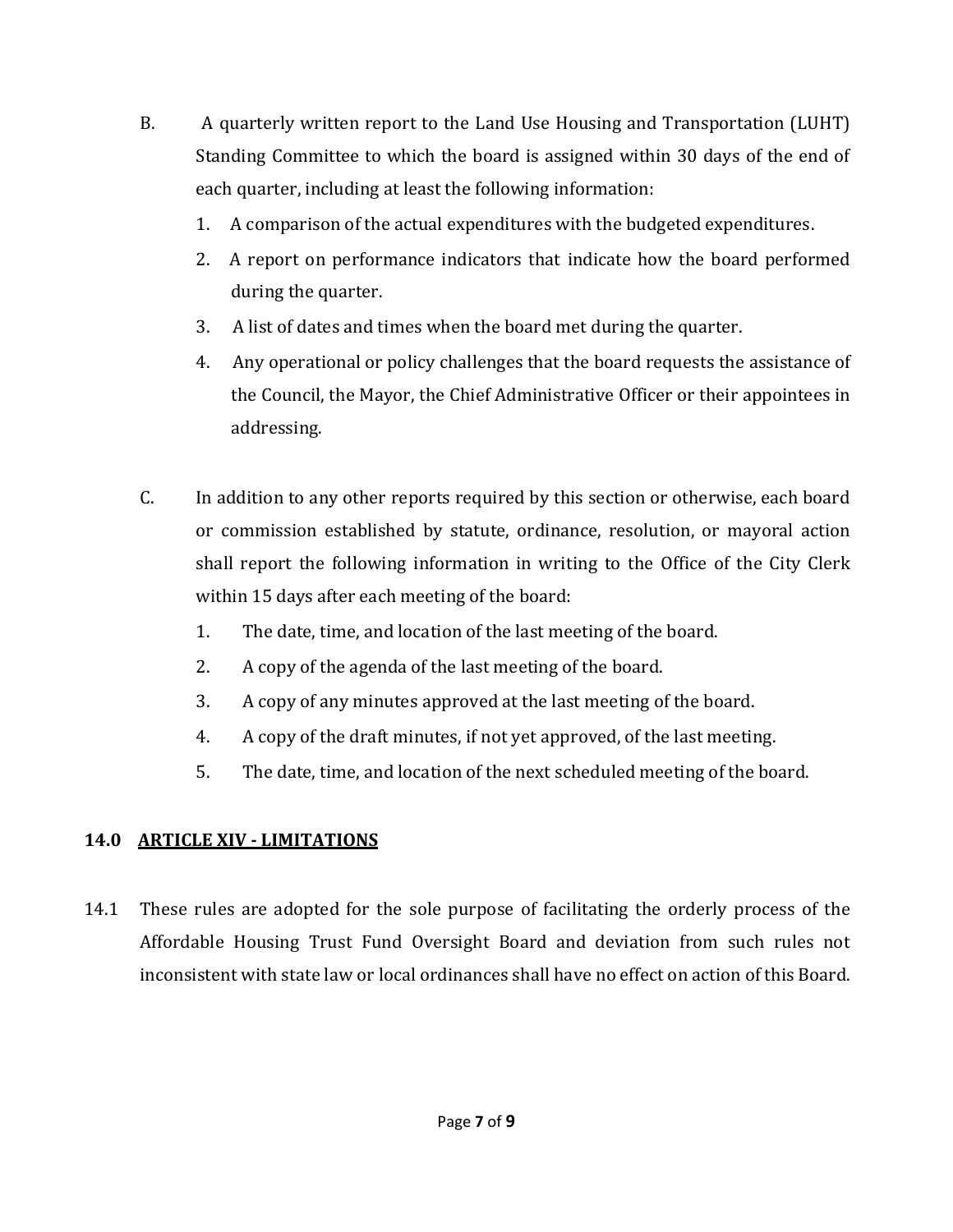#### **15.0 ARTICLE XV- ADMINISTRATIVE RESPONSIBILITIES**

15.1 The Administrative staff of the Department of Housing and Community Development shall:

- 1. Administer the fund in accordance with all applicable laws and regulations, including public meeting noticing requirements as outlined in the Code of Virginia §2.2-3707 governance of Meetings to be public; notice of meetings. §2.2-3708.2 governance of meetings held through electronic communication means.
- 2. Evaluate loan and grant applications in accordance with the provisions of this article;
- 3. Evaluate each application for grants or loans from the fund based upon the eligibility criteria set forth in Section 16-112 and the purposes of the fund set forth in Section 16-53;
- 4. Make semi-annual reports to the City Council and the Mayor concerning the results of each grant or loan evaluation;
- 5. Recommend amendments to regulations, operational policies and procedures from time to time, as may deem necessary. The regulations, operational policies and procedures, and any amendments shall be subject to the review and approval of the City Attorney as to form and legality and provide, at a minimum, the following:
	- a. Ensure that grants and loans from the fund be awarded based on a fixed application process designed to determine qualification under the eligibility criteria set forth in section 16-112; and
	- b. Ensure that Recipients meet the minimum qualifications as determined by the Chief Administrative Officer or the designee thereof;
- 6. Ensure that development, sales, rental, maintenance and management agreements, whenever applicable, shall accompany grants or loans made from the fund for each project involving construction or rehabilitation of affordable housing to ensure compliance with the program requirements applicable to the fund;
- 7. Regularly monitor recipients to ensure compliance with the program requirements applicable to the fund;